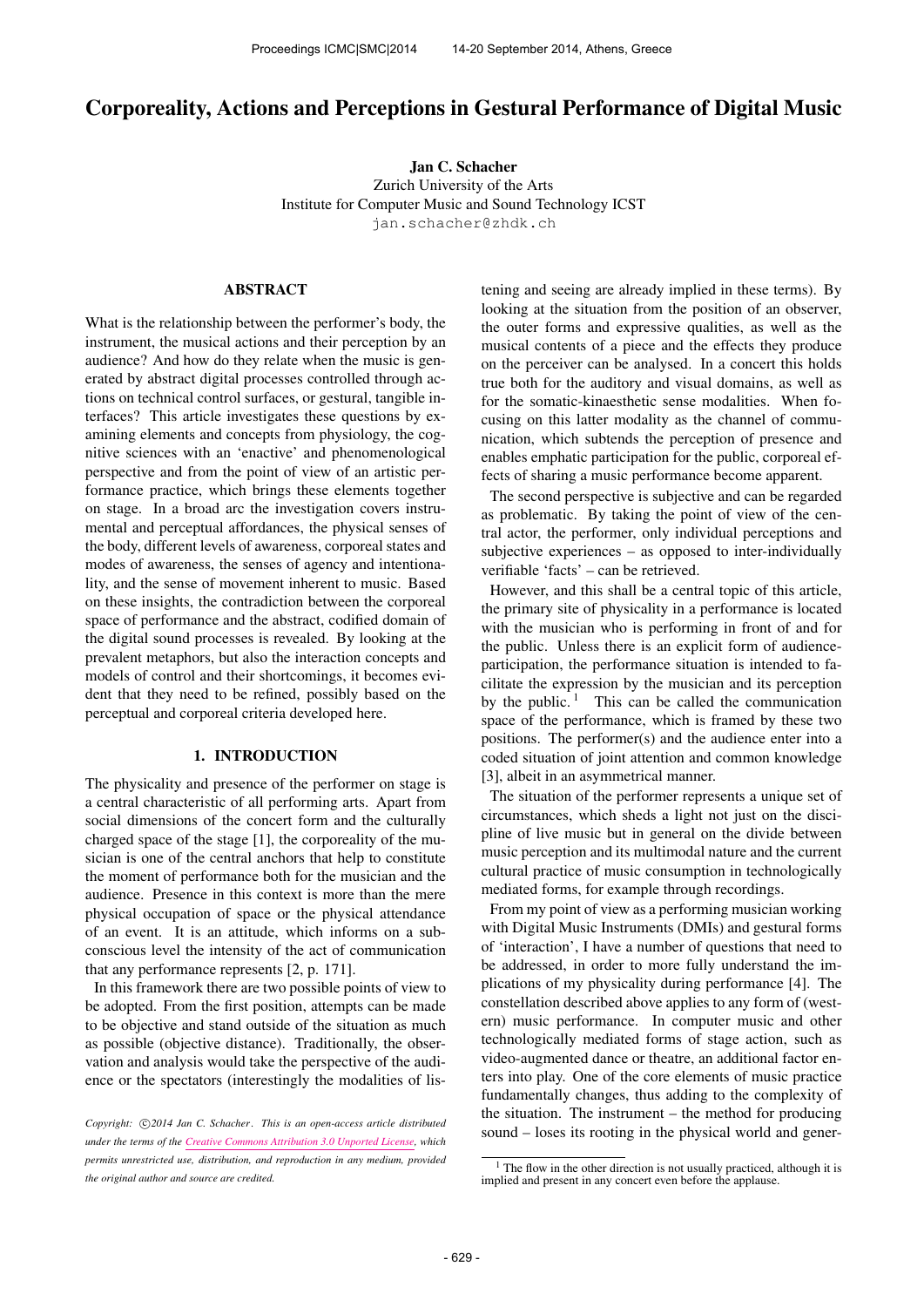ates an additional space, which the musician has to negotiate in addition to that of the stage. This is the invisible and intangible domain of symbolic processes and number manipulations that constitute digital sound generation. For the player to fully interact with the instrument, a channel from the physical to the symbolical domain is required, a way of conveying intentions and executing actions that can modulate or modify the sounding outcome. The instrument – the outer shell or tangible object, the methods for interacting it offers and the models for generating sound it performs – has become fragmented and exists in more than one modality, divided between physical characteristics, sensorial affordances and abstract thought processes.

### 2. FOUNDATIONS

In this article, I investigate the inherently contradictory situation of performing music generated by digital processes with the gestural abilities and the perceptual foundations given by our bodies. By juxtaposing concepts from ecological psychology with an 'enactive' and phenomenological position in philosophy and practical experiences in artistic processes, I hope to gain insights into the core elements and forces at play in this abstract yet potentially expressive form of performing art. In order to frame this position in a concrete statement about 'embodied action' consider this statement by Varela, Thomson, and Rosch: "By using the term *embodied* we mean to highlight two points: first that cognition depends upon the kinds of experience that come from having a body with various sensorimotor capacities, and second, that these individual sensorimotor capacities are themselves embedded in a more encompassing biological, psychological, and cultural context. By using the term *action* we mean to emphasize [...] that sensory and motor processes, perception and action, are fundamentally inseparable in lived cognition. [...] the enactive approach consists of two points: (1) perception consists in perceptually guided actions and (2) cognitive structures emerge from recurrent sensorimotor patterns that enable action to be perceptually guided." [5, p. 173] For a musician, these perceptually guided actions occur naturally when performing on an instrument. And that this involves cognitive structures that were formed by repeated patterns of engagement with the instrument, is evident when thinking of extended instrumental training. Where this combination becomes interesting is when instrumental actions cease to be exclusively perceptually guided and when cognitive structures emerge that are informed less by perceptually guided actions than by conceptually structured perceptions.

## 2.1 Affordances

Let's look at the instrument and at what it offers to the musician in addition to the production of sound.

The discourse within the last decade in design in general and digital instrument development [6] in particular has incorporated the term 'affordance' that Gibson [7] defined in terms of ecological potential, as that which an object or environment is offering as actions or resources. "The affordance of something does not change as the need of the observer changes. The observer may or may not perceive or attend to the affordance, according to his needs, but the affordance, being invariant, is always there to be perceived." [7, pp. 138–139]

Gibson derives his concept from 'Gestalt' psychology's terms of valence, invitation and demand, but criticises that its proponents used the concept in a value-free manner. He emphasises the inherent meaning that arises out of ecological embedding. "An affordance points two ways, to the environment and to the observer. So does the information to specify an affordance. [...] this is only to reemphasize that exteroception is accompanied by proprioception – that to perceive the world is to coperceive oneself. [...] The awareness of the world and of one's complementary relations to the world are not separable" [7, p. 141]

Unfortunately, in digital instrument building an amalgamation of concepts has been made, which simplifies this concept and applies it only to the instruments and almost exclusively to the potential actions, behaviours and sounds they afford. My contention with this point of view is that it ignores the impact an instrument – either physical or virtual – has on the musician on the corporeal, pre-cognitive and cognitive levels. If we want to understand the scope of these *objective* affordances [8] that we can clearly analyse in traditional instruments, and that we have to deduce, combine or extrapolate in dematerialised or technologically split instruments (DMIs), we also have to add the concept of *perceptual* affordances that reside outside the domain of the instrument, yet form part of the constellation of its usage.

Perceptual affordance on a primary level could be defined as the type of perceptions generated when entering into contact with the instrument, without necessarily interacting with it. These perceptions form a multi-modal field that encompasses the traditional five senses of vision, audition, touch, taste, smell. They arise when attentional awareness is guided towards the instrument in any of the sensory modes. An example for such an affordance would be perceiving the tension of a drum skin when holding a frame-drum.

On a secondary level, perceptual affordances could also be seen as the potential for perceptions that arise out of the *interaction* with the instrument. These secondary perceptions could be tied to the five senses as well, if they manifest themselves within the outside perceptual field and in direct relationship with the instrument. An example for this affordance would be the sound generated from playing the instrument, contained in the auditory event that arises out of an instrumental action.

The perceptions or awareness that originates *within* the player when interacting with the instrument, however, represents a separate type of perceptual affordance, which – even though it is derived from contact and action with the instrument – does not exist independently of cognitive or pre-cognitive processes of the performer. The outer contact with the instrument is conveyed by tactile and sometimes vibro-tactile cues, an aspect research and instrument developments are pursuing. In contrast, the inner effects of con-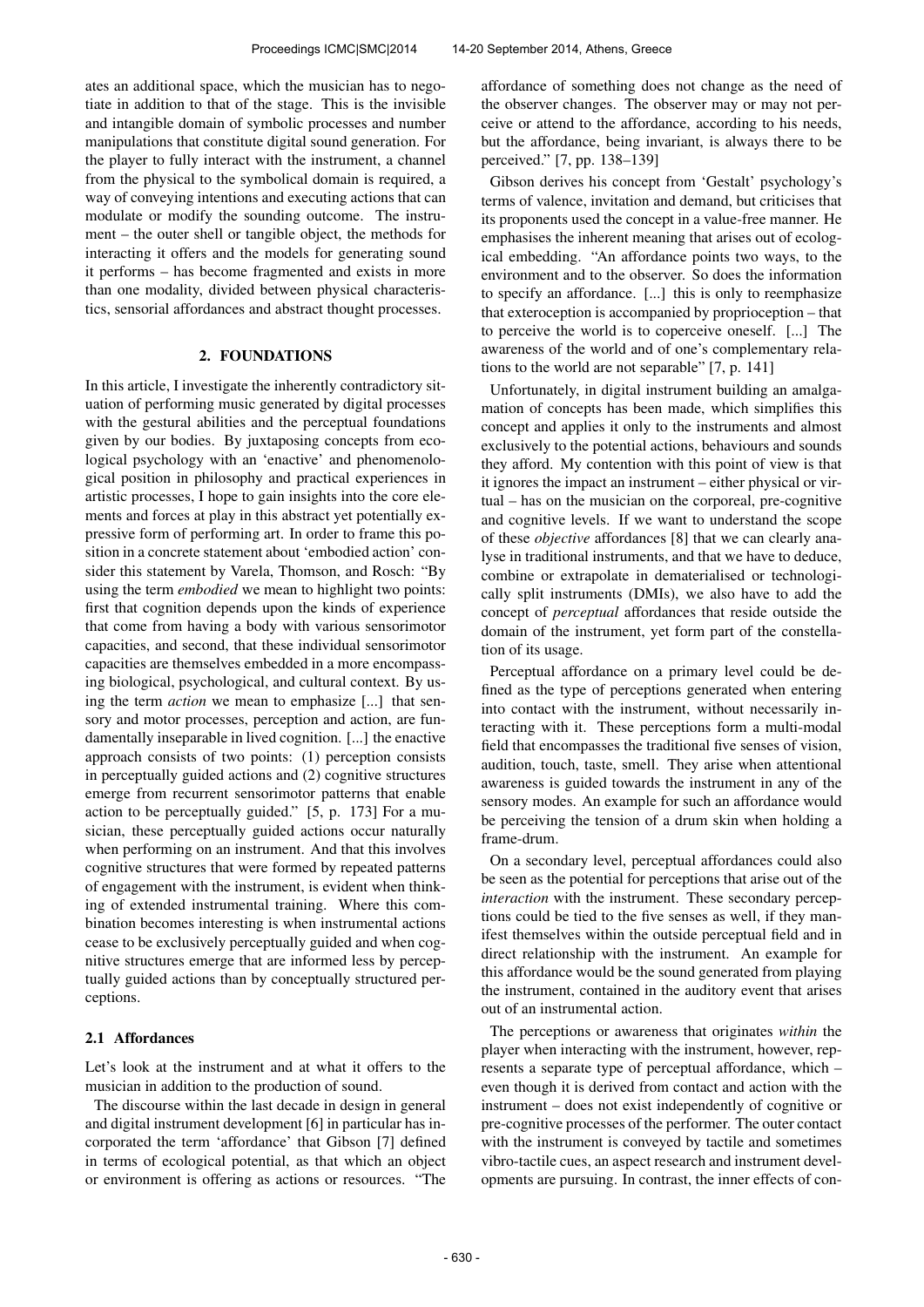tact with the instrument are based on a kind of sensing that is active within the body, such as kinaesthetic, vestibular and equilibrial sensing. These effects can not be called perceptions by default, but rather belong to the pre-reflective, pre-cognitive levels of our perceptual system. An example of this type of affordance might be the level of comfort or the complexity of physical adaptation an instrument demands for its proper playing position, e.g. holding the violin clamped under the chin. Or the pre-conscious adaptations to playing due to the perception of vibrational forces transmitted through the body, such as the modulation of a vibrato as felt through the changes in the vibrating string.

# 2.2 Object and Body Perception

Considering the performance of digital sounds through physical actions and gestures, the question arises of how the physical interface, the surfaces and action-space of the instrument are perceived by the performer. When watching traditional instrument playing, an intuitive understanding of the mechanics and actions of play is present, thanks to a common acculturation process. And even if the instrument is unfamiliar, once the sound-production model has been recognised, it is understood through extrapolation from prior experiences.

For a performing musician the awareness of the instrument happens through an *object* perception. The prime exception to this rule are singers, for whom the instrument and the body coincide and where instrumental actions have a different scope. Yet even professional singers talk of their 'voice' as if it were a separate object that they manipulate through technique [9].

Even though the instrument might be only peripherally perceived, while the focus lies for example on the sound, nevertheless this "object perception involves an experience that is *directed at* the object. The relation at stake here is [...] an intentional relation. [...] one necessary [...] condition is that the intentional relation involves the *identification* of the object as *something*. To perceive involves the ability to pick something out, to identify it as an object or as a state of affairs in some minimal sense." [10, p. 56] Regardless of the simplicity or complexity of an instrument, it is perceived as an object. Shifting the attention from sound to sound production, e.g. by paying attention to the attack of the bow, moves the intentional focus from an outer perception of sound to an object perception of the instrument. In both cases the instrument is peripherally present and the awareness can at any time be moved onto this object. The sense of touch provides a good case with which to illustrate this. "Attention can be directed either proprioceptively or exteroceptively, and it can be shifted from one to the other [...] viewed as an alteration of the balance between focal and peripheral awareness. [...] Even when the attention is fixed firmly on the [...] dimension of tactile awareness, the exteroception dimension remains [...] in background awareness" [11, p. 139] By shifting the attention, the instrument, the musical content or even the body may move to the periphery of the perceptual field or obtain the focal attention as a 'perceptual object'.

This is different for the perception of the body. We per-

ceive our bodies through an inner sense called proprioception and the kinaesthetic sense. We can become actively aware of our body through these senses, for example when paying attention to the position of our limbs, even if most of the time this sense lies below the threshold of awareness. In instrumental training direct perception of the body is necessary but can prove to be an obstruction during performance. However that doesn't mean that while performing there is no bodily awareness, since "it is also possible that proprioceptive awareness can function as a non-perceptual or non-observational self-awareness [...] and as such might be regarded as a more immediate and more reliable form of awareness than object perception." [10, p. 54]

By understanding the interrelationship between the somatic and physiological layers of perception and the cognitive processes deployed to interpret and act on them, an essential part of the communicative aspects of corporeal actions come to the foreground. This corporeal point of view provides an anchor for a reflection on the awareness, the recognition and interpretation of physical presence and expression.

## 2.3 Levels of Awareness

What kinds of bodily awareness can a performing instrumentalist experience? The lowest level form the neurological/physiological mechanisms of proprioception and the somatic, kinaesthetic sense [12]. At this level, a large number of bodily signals are present and form a system that allows an automatic control of posture, locomotion, and physical actions adapted to specific tasks [13]. These elements together form the basis for the development of bodyschemata, which are "a system of sensory-motor capacities that function without awareness or the necessity of perceptual monitoring." [13, p. 24] Somatic and proprioceptive awareness can take both a reflective and a pre-reflective form, a distinction that is important for my argument in the context of the performing electronic musician. If "the first element of broad self-consciousness that somatic proprioception provides is an awareness of the limits of the body" [11, p. 149], then for the instrumentalist the physical contact with the instrument provides a pre-reflective selfawareness that is informed by the instrument, constitutes an element of the sense of agency, and generates a clear context for the bodily awareness [14]. A musician's training aims at imprinting instrumental dimensions and shapes as well as the sound-producing and controlling actions and adaptations into extended body-schemata. They can be extended through habituation as shown by Merleau-Ponty in his example of the woman with the feather in her hat [15, p. 165], and will be executed pre-reflectively during performance. The intentional, object-related actions that are part of playing the instrument build upon this pre-noetic knowledge without showing the necessity of making the body experientially visible. "To be proprioceptively aware of one's body does not involve making one's body an object of perception [...] Proprioceptive-kinesthetic awareness is usually a pre-reflective (non-observational) awareness that allows the body to remain experientially transparent" [13, p. 73].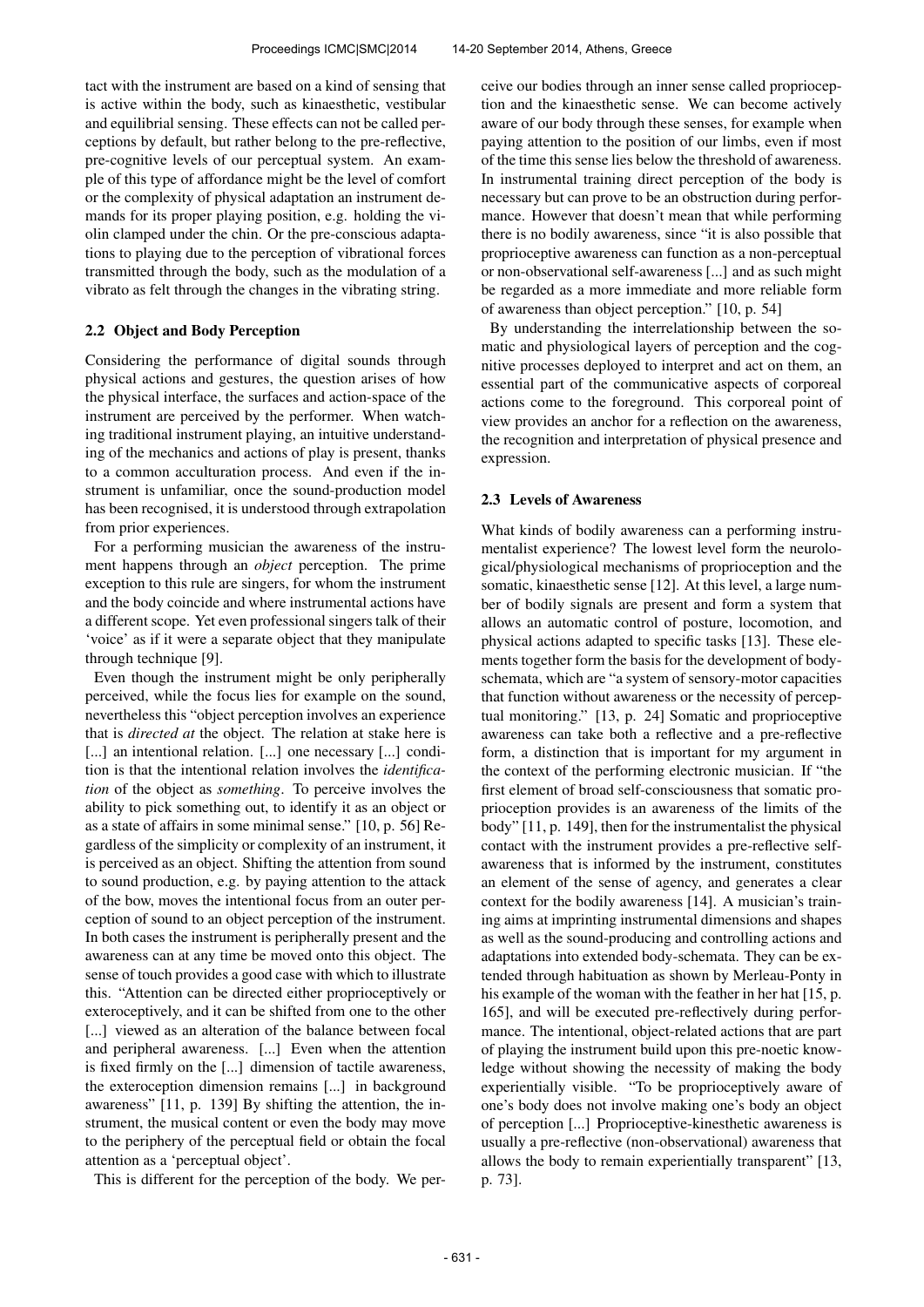On the next higher level a peripheral awareness of the body may be transformed into fully focused attention on the body. Since the musician, through instrumental training, has achieved a fusion between body and instrument in the domain of the body-schema, the perception will be observational and begins to constitute a body-image. This "body-image consists of a system of perceptions, attitudes, and beliefs pertaining to one's own body" [13, p. 24].

The level that follows involves the body only indirectly, since it deals with musical awareness. A self-observational awareness is in place, whenever a performance moment occurs. Beyond the somatic or kinaesthetic feedback loop that is guided by sensory-motor adaptations in the instrumental control, the auditive perception guides expressive aspects of the performance through a different feedback loop. "When the status of habituation is reached, the bodyimage retreats into the background in order to enable the concentration on the sonic-expressive shaping of the entire piece of music, something to which the pre-reflective, proprioceptive and auditive *body*-senses are continuously subjected." [16, p.111; author's translation] This indicates that a lower-level auditory process occurs, which is prereflective and which forms part of an overarching musical awareness. Interestingly, the pre-reflective awareness of musical elements can, again with habituation, sink to the level of pre-reflective somatic proprioception and thus close the loop between the musical awareness played out on a metaphorical level [17] and the sensory-motor integration in the body.

#### 2.4 Corporeal States and Modes of Awareness

In concordance with these findings and phenomenological thinking, Legrand proposes the distinction between four types of corporeal states: the *invisible body* is the body that is absent from experience, the *opaque body* is the object of an observational body experience; the *transparent body* is experienced only 'as one looks through it to the world' and the *performative body*, finally, is based directly on a pre-reflective experience of the body [18]. The former two states are either 'objective' and observe the body as a separate entity or do not take the body into account at all. The latter two modes implicitly connect the body with the experience, either as a foundational condition of perceiving the 'world' or as a peripheral body experience below the threshold of perception, a pre-cognitive awareness of one's own corporeal presence. It is precisely this duality which permeates the situation of the performing musician: both modes are active in anchoring the performance experience *at the same time*. The listening to and continuous adaptation of the performance by the musician occurs through the *performative body*, in the first person perspective. The observational awareness, mindfulness and attention, which is directed towards the musical elements, is framed by the *transparent body*, either spatially or even socially.

A different model identifies three modes of consciousness of self that are related to how explicit our self-awareness is [19]. They reflect three main kinds of explicit knowledge. The first mode corresponds to the *performative body* and represents a state that is "embedded within the experience of the environment, e.g. 'affordance', unreflective feeling of location and movement in space, proprioceptive awareness, feeling of acting. [...] Elements within the content are explicit." [19, p.659] The second mode is analogous to the *transparent body*, which constitutes the frame through which the world is perceived, without becoming explicit itself. This awareness presents the self as a subject and perceptively "the content and the attitude are explicit". Lastly, in an analogy to the *objective body* the self becomes apparent. The self-awareness is an element of reflection, and "the content, the attitude, and the self are explicit" [19, p.656].

Through the corporeal state of the performative body and in an awareness mode of explicit content and attitude, the concept of 'performativity' can be understood to apply to the action in such a way that the sense of agency becomes an indispensable element that is constitutive of the experience without becoming explicit. "This performative awareness that I have of my body is tied to my embodied capabilities for movement and action. [...] my knowledge of what I can do [...] is *in my body*, not in a reflective or intellectual attitude" [13, p. 74].

The physical actions of performing music on traditional instruments and the control over the instrument and one's body occur predominantly in a pre-reflective performative body mode, which is guided by motor patterns and body-schematic elements that are acquired as part of extended training and practising. These actions are based on a knowledge about what the body can do, a knowledge which is pre-reflective and situated in the body itself, not on the conscious awareness of it. Thus the specific controls of the body parts necessary to produce, sustain and expressively control sound are all integrated on a level below that of conscious control: "expressive movement [...] is necessarily embodied – enabled and at the same time constrained in specific ways by the structure and performance possibilities of the motor system. Topokinetic properties of expressive movement<sup>2</sup> (and this includes, for example, movement required to perform or respond to music) still necessarily depend on some degree of body-schematic functions" [13, p. 246]. Since the adaptive feedback concerning both the auditive and the tactile or kinaesthetic loops [16] continuously affect the performance at a prereflective level, the body takes over most of the control, running in a mode of performative awareness.

## 2.5 Agency and Intentionality

Apart from these levels of perception and consciousness there are two other elements that form an essential part of the musician's interior perspective. The first is the sense of agency, that is, "of oneself as the agent of action" or the fact "that when I'm aware of my actions and experience them as mine, I thereby experience myself: an experience of myself as agent." [20, p. 50] The sense of agency is important for the higher level of self-awareness that is necessary to perceive and maintain the perceptions and actions that make up a controlled musical performance. The sec-

<sup>&</sup>lt;sup>2</sup> "Aspects of movement that have to do with precision in regard to spatial location and accurate movement to targeted external points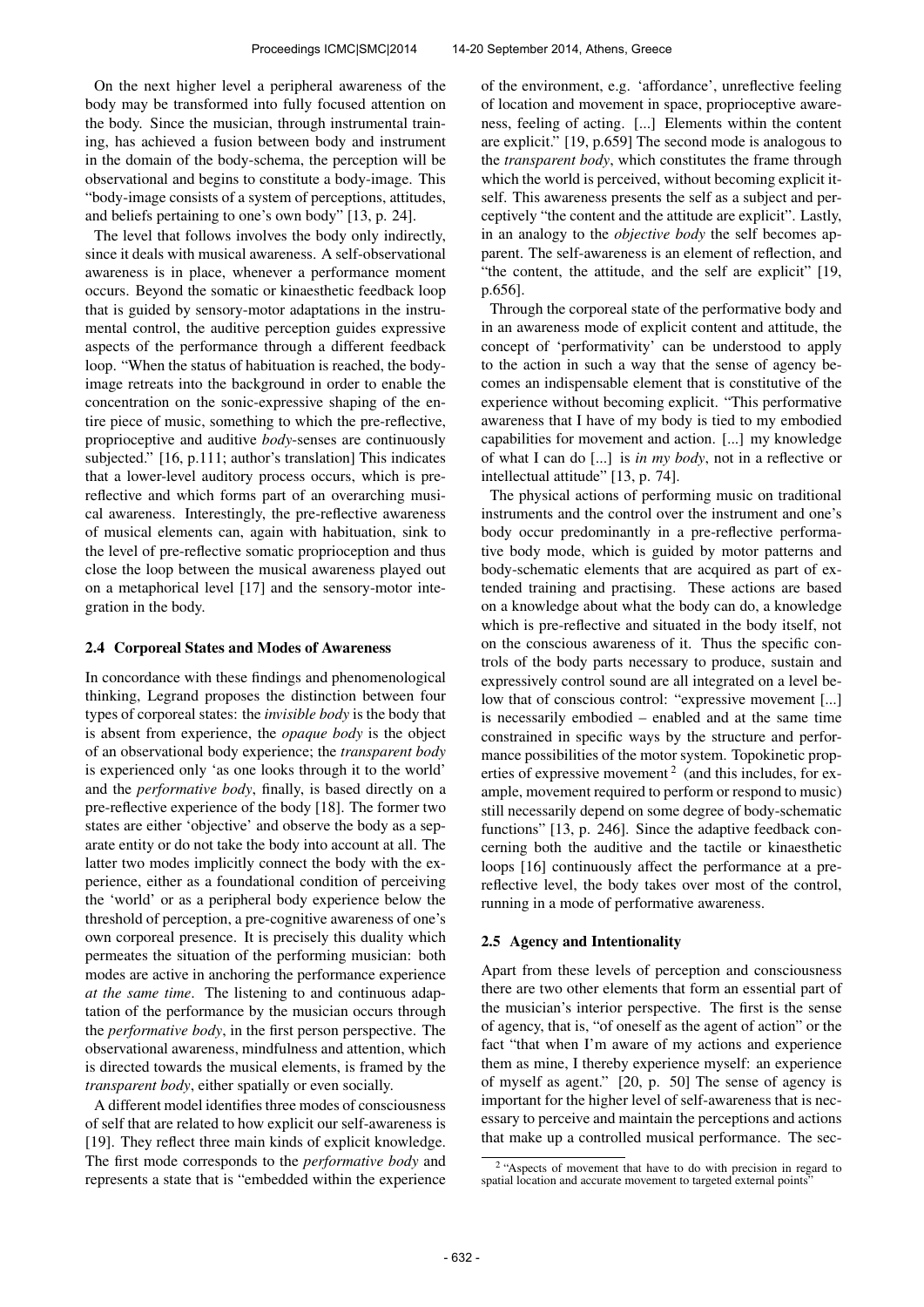ond element necessary for an interior perspective is that of intentional control, something which becomes important when addressing musical actions on devices and processes that can potentially produce sound without any input from the musician.

The same way as with the bodily awareness, which occurs on physiological and somatic levels as pre-reflective self-awareness, the sense of ownership and agency comes from low-level processes that the body establishes to guide actions: "the sense of ownership for actions depends on sensory feedback for proprioceptive, visual tactile sources. It is generated as action takes place. The sense of agency, however, is based, in part, on pre-motor processes that happen just prior to the action." [13] The bidirectional afferent and efferent streams of sensory information are continuously compared and integrated in the lower regions of the brain and produce a regulatory feedback that forms part of our awareness of actions. "To the extent that consciousness enters into the ongoing production of action, and contributes to the production of further action, *even if significant aspects of this production take place non-consciously*, our actions are intentional." [13, p.238] So even if a large part of fine-motor adaptations and body control remains pre-reflective, a higher-level awareness of musical contents fills the perceptual field of the performer. And as we saw earlier, shifting the awareness focus from music to instrument to body demands intentional investment, in particular for paying attention to perceptions which would normally occur below the threshold of awareness. A consequence of how the sense of agency is constituted, is that a selfdetermined action on stage creates a heightened level of awareness, both on the pre-cognitive and cognitive levels, thanks to a pronounced sense of agency and intentionality.

#### 2.6 Music as Kinaesthetic Perception

Coming back to the dual perspectives outlined at the beginning of this article, let's examine briefly the audience's point of view, in order to better understand what it is they perceive.

The exterior point of view in music perception is characterised by the multimodal nature of sensory content. Even though on the surface the entire event of a concert is optimised for the undivided and intense *auditory* perception of music, partaking in the physical presence and instrumental performance of the player forms a crucial part of the experience for the spectator. The musician's performance and its expressive aspects are perceived as much through the physical movements as through the sound, perceptions that can occur visually or kinaesthetically. The music itself is perceived aurally from its acoustic characteristics and interpreted as an abstract subject that has its own agency in an acoustic environment. The perceptual interpretation based on listening alone is a translation from the aural domain into perceptual elements that can have spatial extension, position and displacements, imagined visual aspect and may even generate tactile sensations. These elements combine into a kinaesthetic perception that suggests actual movement. "Music is perceived as dynamic in the sense that the perceived properties evolve through time and gen-



The author performing gestural electronic music (under Nikolai Tesla's gaze at Troubleyn/Antwerp, May 2014). <sup>3</sup>

erate in our perception segregated streams and objects that lead, via the subjective sensing of the subject's body motion, to impressions of movement, gesture, tensions, and release of tension. [The] multi-sensory integration and sensorimotor feedback" [21] that these cross-domain interpretations are based on, provide both the performer and the audience with the ability to recognise and empathise with musical forms on a level of physical actions and gestures as well as musical content.

## 3. TANGIBLE OBJECTS, INTANGIBLE **PROCESSES**

The point of view from which this article is written stems form a specific musical background, tradition and performance practice. The style or type of performance with digital sound processes and gestural, movement-based actions has its roots in the computer music and electro-acoustic tradition that emerged from the 1960's onward, but is also inspired by open-form and improvisational approaches to music, which are more closely related to subcultural, experimental, and even noisy forms of music. The gestural performance practice in electronic music involves the use of technical interfaces and digital sound processes, a combination which generates an inherent contradiction between the corporeal space of performance and the abstract, codified domain of the digital sound processes.

A convincing example of this type of actions were the gestural performances by Michel Waisvisz. <sup>4</sup> The advanced level of integration of his instrument with his bodyschematic processes and the inclusion of the affordances of his instrument into his body-image was clearly discernible. His style consisted of a mixture of instrumental control and physical movement combined with direct treatment of vocal sounds. It generated an expressive performance that in my opinion appealed as much on the physical as on the auditory level.

### 3.1 Instruments and Awareness

The focus in the argument presented her lies on this specific type of computer music practice and real-time gestu-

<sup>3</sup> For videos of these performances see: [http://www.jasch.ch/](http://www.jasch.ch/island.html) [island.html](http://www.jasch.ch/island.html)

<sup>4</sup> Video can be found online on STEIM's page [http://www.](http://www.steim.org/michel/media.html) [steim.org/michel/media.html](http://www.steim.org/michel/media.html) and youtube [http://www.](http://www.youtube.com/watch?v=SIfumZa2TKY) [youtube.com/watch?v=SIfumZa2TKY](http://www.youtube.com/watch?v=SIfumZa2TKY) URI's valid in April 2014.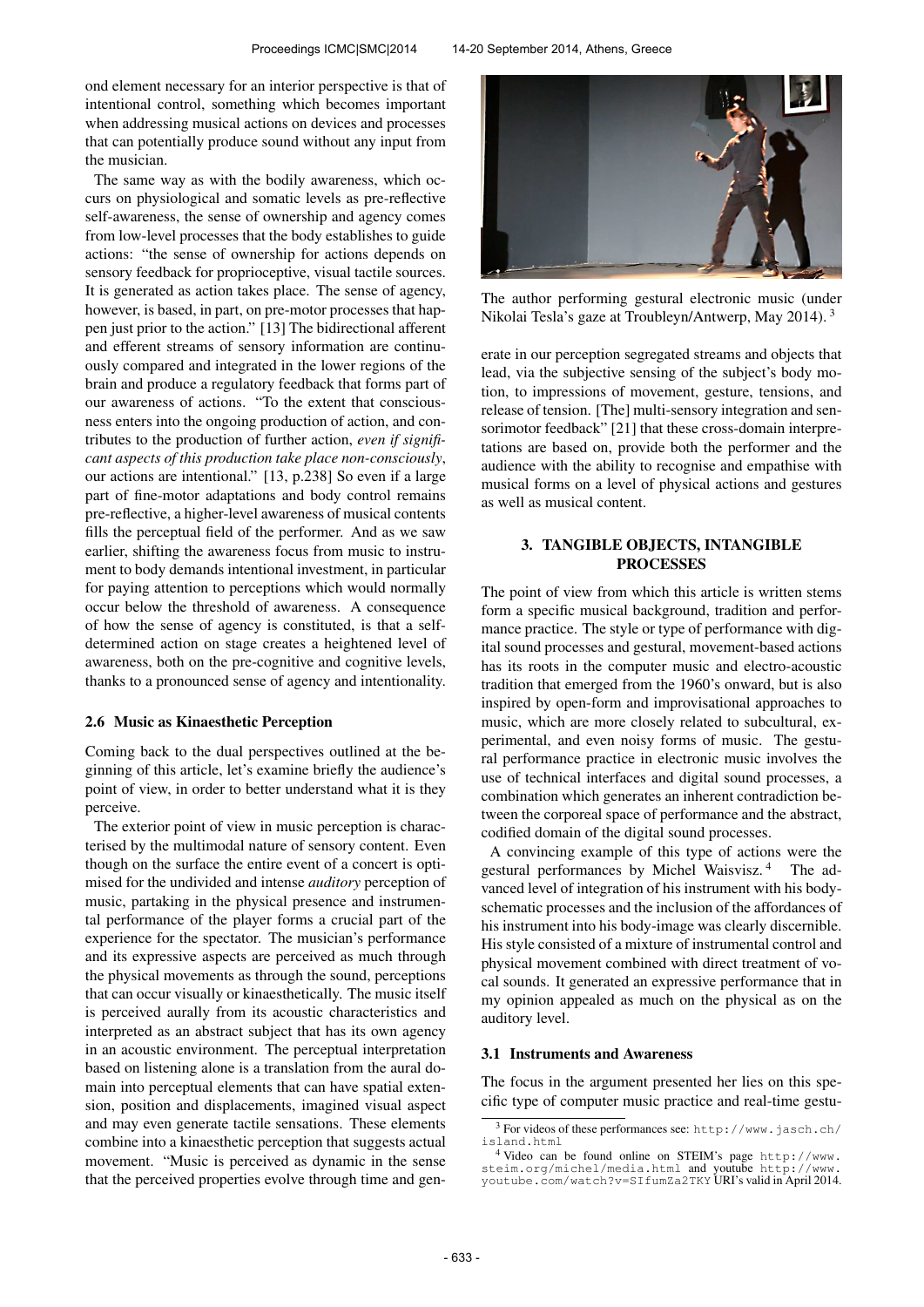ral performance style. Yet, even when applied to other musical paradigms that are based on a different conjunction of hardware with software, e.g. any modern smartphone, the fundamental configuration of elements and their potential for gestural action remains the same. What changes are on the one hand the expertise of the user and on the other hand the intended effect or outcome of the 'interaction'.

The digital musical instrument (DMI) exists on the one hand in an abstract, symbolic domain but on the other hand needs to provide a tangible surface or interface suitable for 'interaction'  $[22]$ .<sup>5</sup> By itself, this interface has no intrinsically compelling connection to the modes of soundproduction apart from the necessity to provide a gestural and metaphorical action space. This connection is 'composed' and reflects the affordances but also the conflict between the tangible surface and the requirements of the abstract sound process.

This contradiction poses the question about the possible role of non-reflective instrument- and body-awareness during such a performance, both for musician and audience. Previously, the physical actions and adaptations that made up instrumental playing were imprinted into the musician's body-schemata and corresponded closely with the instrument's physical, sonic, i.e. objective affordances as well as its perceptual affordances in terms of cognitive and precognitive processes.

In DMIs, regardless of their complexity, only a limited number of affordances can correspond to bodyschematically acquired skills. And those that do are generic and don't correspond to the characteristics of traditional physical playing and coherent sound production physics. As a consequence, this (pre-)cognitive dissonance or discrepancy between affordances and action spaces, object representations and actual instrument complexity may lead to a break-down of bodily self-awareness and instrumental object-awareness during performance.

Gestural actions in the performance of electronic sound can be considered to occur in a sort of expressive and perceptual no-man's land. The gap presented by the unknown must then be bridged by the perceiver, who can only extrapolate on the basis of prior experience. Thanks to her physical presence and bodily actions, however, the corporeality persists and permits the performer to project musical intentions, if not expressions, thanks to the shared bodily presence with the audience.

For the performer, the intentionality that is necessary to play a traditional instrument remains unchanged, but the sense of agency that the feedback through a non-reflective body perception of physical sound production enables can disappear or be diminished. For the audience, recognition of instrumental actions may be inhibited, and other culturally guided or previously acquired individual experiences may come to substitute the missing schema.

Both the performer and the audience remain exposed to perception on the bodily level and thus have the opportunity to share the experience. The instrumental gestures and actions occur within the 'world' through a body and in relation to an object or tool or instrument. And even if their targeted effect should manifest itself through abstract digital processes, they are still informed by our innate and acquired capabilities of acting through tools and instruments.

The British improvising guitarist Derek Bailey, although active in a different style and aesthetics than that of computer music and digital sound processes, put the role of the instrument in a relevant manner when he said: "It is the attitude of the player to this tactile element, to the physical experience of playing the instrument, to the 'instrumental impulse' which establishes much of the way he plays. One of the basic characteristics of his improvising, detectable in everything he plays, will be how he harnesses the instrumental impulse. Or how he reacts against it. And this makes the stimulus and the recipient of this impulse, the instrument, the most important aspect of his musical resources. [...] The instrument is not just a tool but an ally. It is not only a means to an end, it is a source of material, and technique for the improvisor is often an exploitation of the natural resources of the instrument." [23, pp. 97–99] What he describes is a relationship with the instrument that is dialogic, ecological, and embodied, much in the way we have seen exposed in Gibson's concept of affordances.

## 3.2 Metaphors and Models

The continuous search for *new* 'interaction' models or *new* interfaces indicates that there is a deficit in the quality of the connection in a DMI between the action and gesture domains, and the sound producing processes. Beyond the attempt to resolve this problem by always adding new techniques and tools, the question that should be asked is this: can this deficit or conflict be converted into a fruitful tension and how?

The literature on musical gesture provides a rich set of categorisations and classifications that deal mainly with the types and effects of actions on musical instruments labeled as 'gestures'. Delalande's classification offers three categories of 'gesture' ranging "from purely functional to purely symbolic" [24]. Cadoz' classification of the 'gesture channel' differentiates between the three functions of the 'ergotic' <sup>6</sup> , the epistemic and the semiotic, and orders the instrumental 'gestures' in the three categories of excitation, modification and selection [25]. Godøy formulates the distinction between body-related and soundrelated 'gestures' [26], that Jensenius then categorises into sound-producing, communicative, sound-facilitating and sound-accompanying 'gestures' [27]. These authors all take into account the bodily basis for these actions, sometime also the perceptual effects, but the don't address the pre-reflective effects inherent to acting and perceiving agency through the instrument.

Without going into the concepts of mapping [28] and sensors, let's examine a few basic principles of connecting the physical world of actions and 'gestures' with the abstract domain of digital sound processes.

<sup>&</sup>lt;sup>5</sup> I deliberately put the term 'interaction' into quotes, because I believe that for a true 'interaction' to occur, two subjects need to be present that enter into an intentional and active exchange. I believe that most digital music concepts today don't fulfil this condition. Exceptions exist, but a discussion of this issue will have to be the topic of a different article.

<sup>6</sup> "material action, modification and transformation of the environment"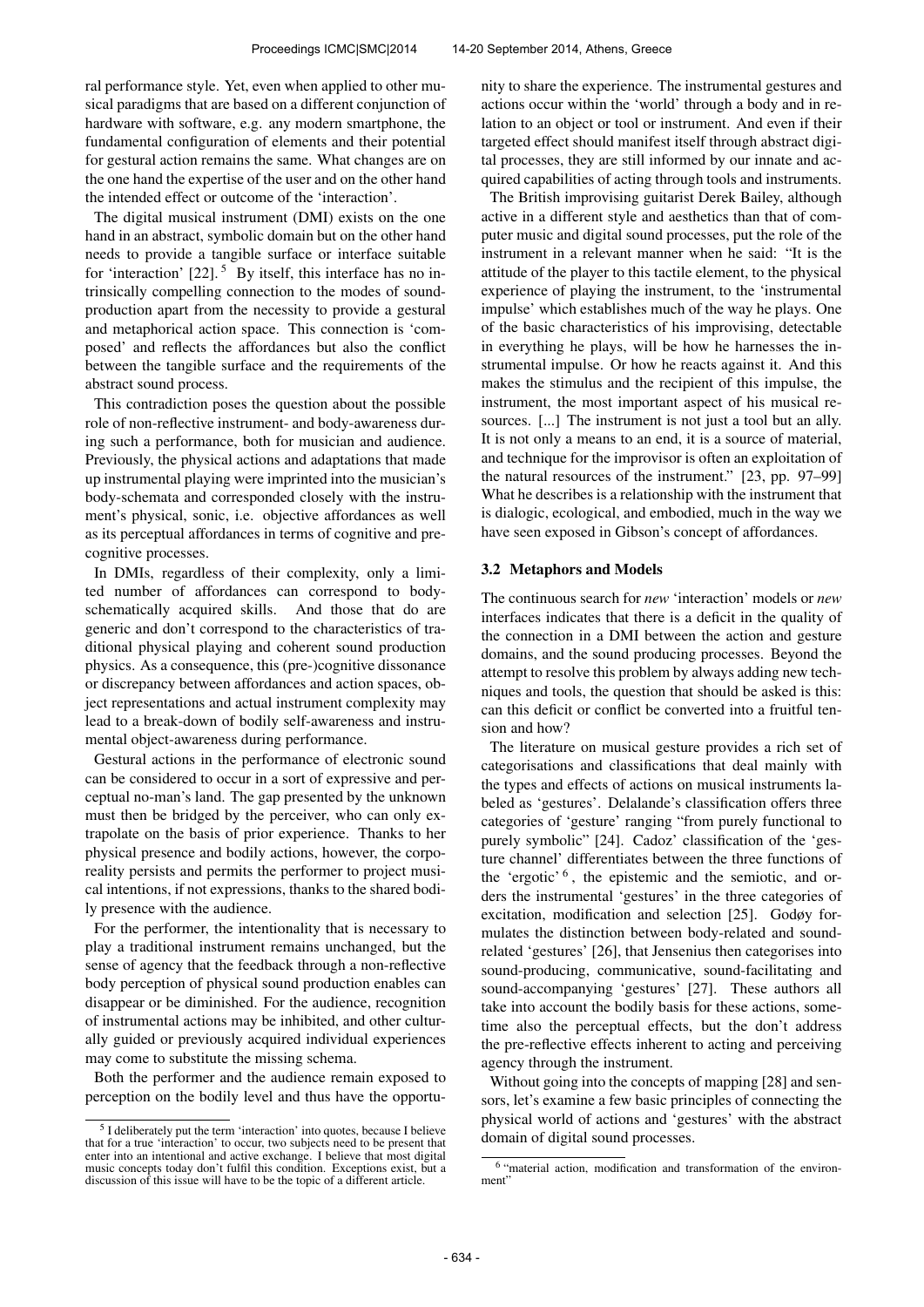The representation of digital processes needs to occur in metaphors, these processes are too complex to be grasped and acted on directly while performing. We have visual representations, such as the display of waveforms or spectrograms, physical metaphors, the levers, wheels, knobs and slider and finally more all encompassing analog device metaphors such as tape-reels, patch-bays and signalchains. By themselves, these metaphors are useful, the problem is their limiting effect on our cognitive and perceptual capabilities, which we could mobilise better with richer, more differentiated metaphors.

We also have a number of conceptual models about control of digital sound processes, which originate in realworld scenarios and can therefore cognitively be handled through behaviours shaped by everyday experiences. The two main models of control are those of the instrument and the cockpit. The first model builds on the instrument's dependence on continuous energy input to produce sound. Rather than presenting mechanisms for generating larger time-based structures, the instrument offers a palette of options, that need to be actively selected, combined and performed by the musician. The second model of action puts the performer into an observer perspective, where, from a position of overview, single control actions keep the system within the boundaries of the intended output, while the sound processes produce their output without the need for continuous excitation and control. A third and less common model is that of dialogical communication and interaction where generative aspects are part of the sound processes. The most interesting manifestations of this model generate an inter-subjective exchange with some form of autonomous agent.

The types of 'interaction' and their position on the conceptual axis, which ranges from direct parametric control to 'natural interaction', depends on the level at which the musician acts or 'inter-acts' with the digital domain. Different complexities demand different tangible objects or instrumental interfaces.

In the case of one-dimensional and precise parametric control, individual objects such as knobs, sliders or even buttons are cognitively appropriate, since they represent in their physical form the singular dimensional property of the parameter and can be handled discretely.

In the case of higher-dimensional or model-based action patterns, control objects with more degrees of freedom are required. The manner of 'interaction' with more intertwined dimensions should reflect the relationship and dependence of those degrees of freedom present in the digital domain.

The most extreme example of entangled degrees of freedom that we can cognitively handle encompasses our entire body. Leveraging this level of complexity, at least through extraction of information about posture and kinematic qualities of the body, is attempted by the camerabased motion controls for games, where full body movements are used for control. This might be appropriate when the goal is to affect a virtual body that mirrors the capabilities of the natural body. It becomes problematic, however, when the correspondence between the actions in the physical world and the result/reaction in the abstract digital domain is modelled after categories that originate in the abstract domain. Empty-handed and movement-based controls in an allocentric<sup>7</sup> frame work for metaphors of control that reflects spatial qualities. Object-based, instrumental actions with tangible interfaces in an egocentric <sup>8</sup> frame (for example with wearable sensors) or objectcentric frame are effective for actions on abstract entities without clear correspondence in the real world. Digital instrument design and interface developments oscillate between these two poles. There is, however, a tendency to shift away from action and behaviour patterns that are based on the bodily capabilities shaped by object 'interaction' with physical instruments towards symbolic and metaphorical projection onto a disjointed digital model.

### 4. MEANINGS

Having laid out these categories, models and attempts at describing the possible connections between 'embodied action' as a musician and symbolic abstract sound processes, one important aspect should perhaps be brought to foreground more explicitly: The multi-dimensional and multi-modal nature of musical actions, gestures and perceptions may correspond to the richness of the "flowing manifold" [29] of consciousness that is built on precognitive or non-conceptual body perceptions. But the metaphors, models and interfaces we chose in order to generate tangible musical instruments on top of abstract digital processes, possess nowhere near the refinement that is needed to do justice to this richness.

The insurmountable distance and inherently unresolvable contradiction between our perception, its pre-cognitive sub-personal processes, the necessity to relate to objects in a physical, physiological, somatic and kinaesthetic way and the seemingly unlimited possibilities of connecting bodily actions and abstract sound-production processes might be one of the reasons why we are fascinated by this digital performing arts discipline. But this might also be why after an initial phase of interest, the difficulty arises of how to give the musical actions a deeper meaning and stronger impact, both for the performing musician and the audience and spectator that witness and experience it.

A goal might be to generate a tighter link between the corporeal actions that carry intentionality and perhaps even expression and the medium of sound as generated by a technically encoded process.

But in order to reach a next level of development of this practice, we will need to achieve a deeper understanding of how we relate pre-cognitively and in a corporeal way to instruments and tools in general, and how this might alter the way we envision the connection between actions of our physical bodies and abstract sound processes in gestural electronic music performance. After all: "The meaning in and of the music is not verbal or linguistic, but rather bodily and felt. We understand the meaning of longing, desire, expectation for better things to come [...] We cannot

An outer spatial frame of reference

<sup>&</sup>lt;sup>8</sup> A spatial frame of reference anchored on oneself